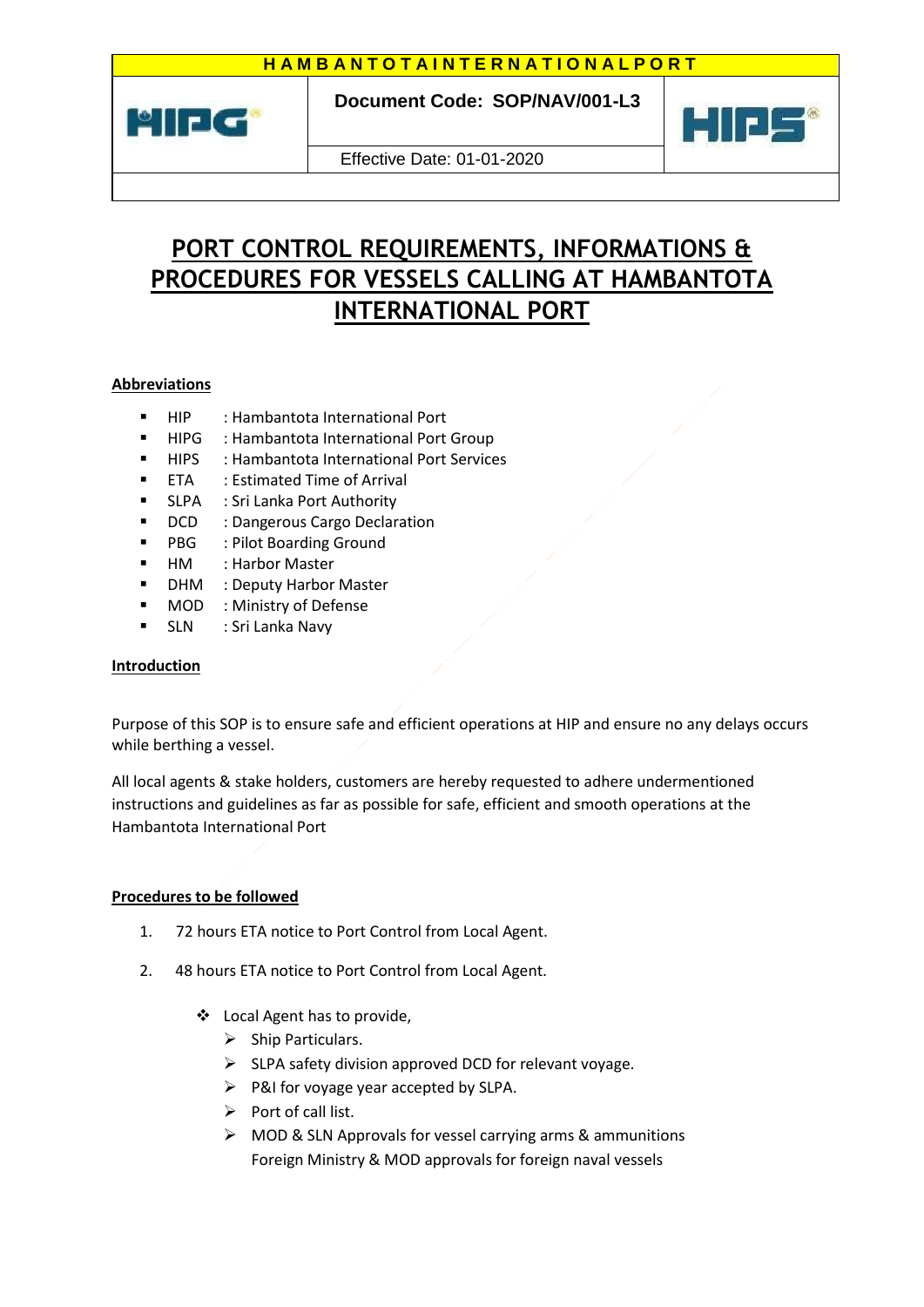- Approvals from Sri Lanka Atomic energy Regulatory Council & MOD for vessel arriving with radioactive materials or similar dangerous goods of concern
- $\triangleright$  Covid related documents as required by the Government SOP
- $\triangleright$  Any other information's which may deemed important for the safety of Navigation/Life/Environment & Property
- $\triangleright$  Vessels intending to discharge/transship any arms, ammunition, radioactive materials must obtain approval from HIP, SLPA, Sri Lanka Navy, Atomic Energy Regulatory Council and MOD before loading such cargo as the case maybe.
- Finance department to confirm Port Dues paid for the relevant voyage of the vessel.
- 3. Allocate vessel Reference number for voyage & submit that to,
	- $\triangleright$  Billing Department HIPG / HIPS
	- $\triangleright$  Finance Department
	- $\triangleright$  BPL
	- $\triangleright$  Local Agent

4. Check "**OK TO BERTH**" Approval from Port Health Officer Hambantota before commence the operation.

- 5. VTMS update
	- ❖ Vessel profile create.
	- ❖ Create vessel schedule for intended voyage.
- 6. All Inbound Vessels to contact **HAMBANTOTA PORT CONTROL** on VHF ch. 16 or 10 when within range minimum before 2.0 Hours to [PBG]
	- Required Information
		- $\triangleright$  E.T.A. to pilot boarding ground [PBG].
		- ▶ LOA, Breadth of the vessel.
		- $\triangleright$  Arrival draught Forward & Aft.
		- $\triangleright$  Ships Flag.
		- > Last Port.
		- $\triangleright$  Bow Thruster & characteristic.
		- ▶ DG Cargo information. (Special Attention to Class I & Class VII)
		- $\triangleright$  Mooring Line type & condition.
		- $\triangleright$  Total Crew & their Health condition
		- $\triangleright$  Any other information which may deemed necessary for the safety of Navigation/Life/Environment & Property
	- a. Inform arrangement of pilot ladder to the vessel considering weather & freeboard of the vessel.